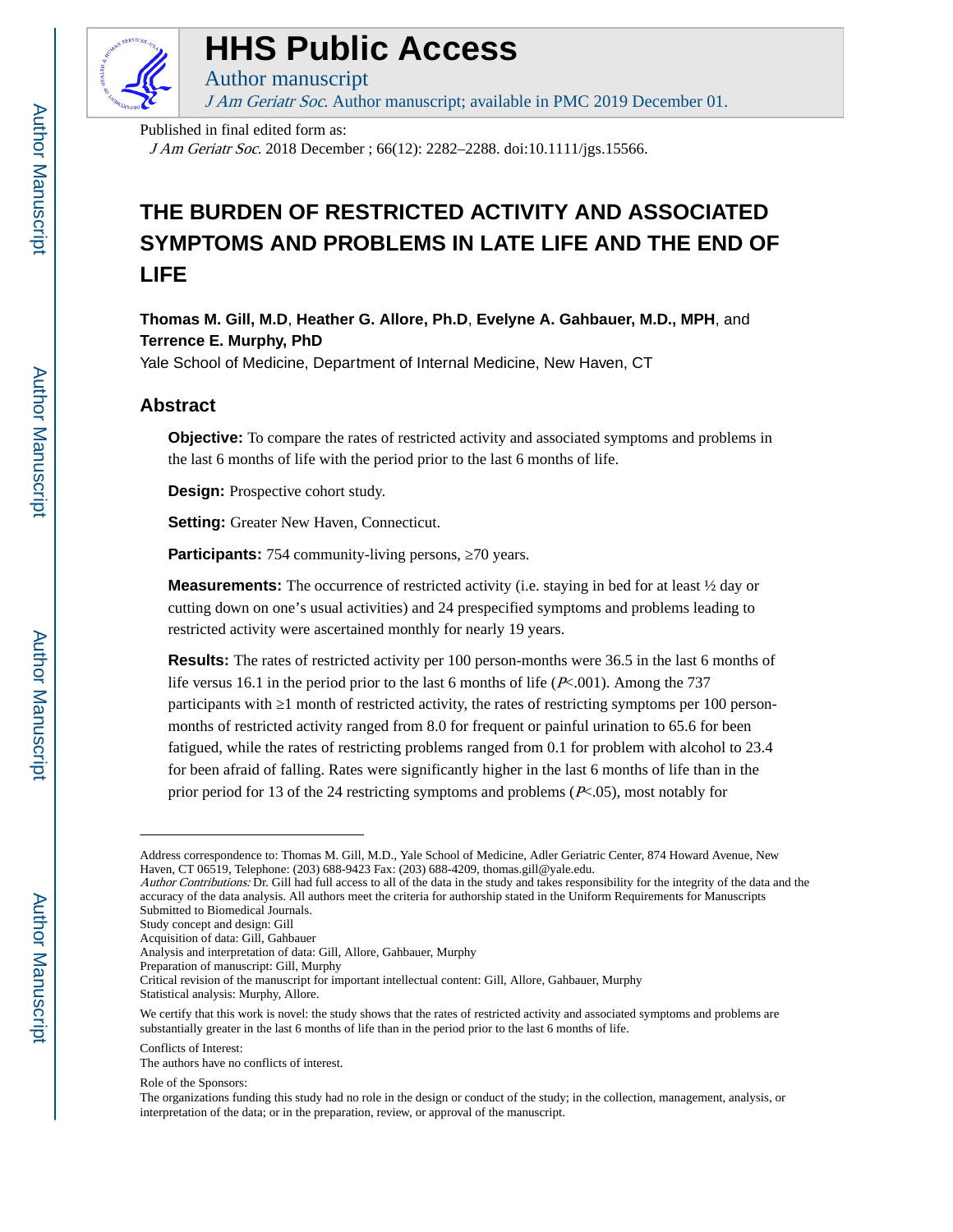shortness of breath (38.6 versus 21.8), weakness (37.3 versus 18.9), and confusion (31.2 versus 9.8). The mean [standard error] number of restricting symptoms and problems was significantly higher in the last 6 months of life  $(6.1 \, 1.1)$  than in the prior period  $(4.7 \, 1.03)$ , P<.001.

**Conclusion:** The rates of restricted activity and associated symptoms and problems are substantially greater in the last 6 months of life than in the period prior to the last 6 months of life. Enhanced palliative care strategies may be needed to diminish the burden of distressing symptoms and problems at the end of life.

#### **Keywords**

longitudinal study; older persons; symptoms; palliative care

Increasing evidence over the past 15 years suggests that restricted activity, defined as staying in bed for at least half a day or cutting down on one's usual activities because of an illness, injury or other problem, $<sup>1</sup>$  is an important source of disability and functional decline in older</sup> persons. $2-4$  In the setting of restricted activity, the likelihood of developing disability is elevated more than 5-fold, and the population-attributable fraction for new onset disability is 0.19.<sup>3</sup> Restricted activity also increases the likelihood of transitioning from no disability to both mild and severe disability and from mild disability to severe disability.<sup>4</sup> Even in the absence of disability or functional decline, restricted activity has high face validity as a clinically meaningful, patient-centered outcome.<sup>5</sup>

Symptoms leading to restricted activity are highly prevalent in the last year of life, increasing substantially about 5 months before death.<sup>6</sup> Collectively, the occurrence of these symptoms does not differ much according to the condition leading to death. The most common restricting symptoms in the last year of life include fatigue, musculoskeletal pain, dizziness, and shortness of breath.

Little is known about differences in restricted activity and associated symptoms and problems at the end of life relative to earlier periods when death isn't imminent. In a prior study, $7$  we found that about three of four nondisabled community-living older persons reported restricted activity during at least one month over a median follow-up of 15 months, and the rate of restricted activity per 100 person-months was 19.0. Among 24 prespecified symptoms and problems leading to restricted activity, the rates per 100 person-months of restricted activity ranged from 0.1 for problem with alcohol to 65.5 for fatigue.

In the current study, we set out to evaluate the burden of restricted activity and associated symptoms and problems over an extended period of time in late life. Our objectives were to compare the rates of restricted activity in the last 6 months of life with the period prior to the last 6 months of life; and to compare the rates for each of 24 prespecified symptoms and problems leading to restricted activity between the two time periods and according to the condition leading to death, respectively. To accomplish these objectives, we used high quality data from a unique longitudinal study of community-living older persons that includes monthly assessments of restricted activity over the course of nearly 19 years. The results from this study should inform discussions about how the burden of restricted activity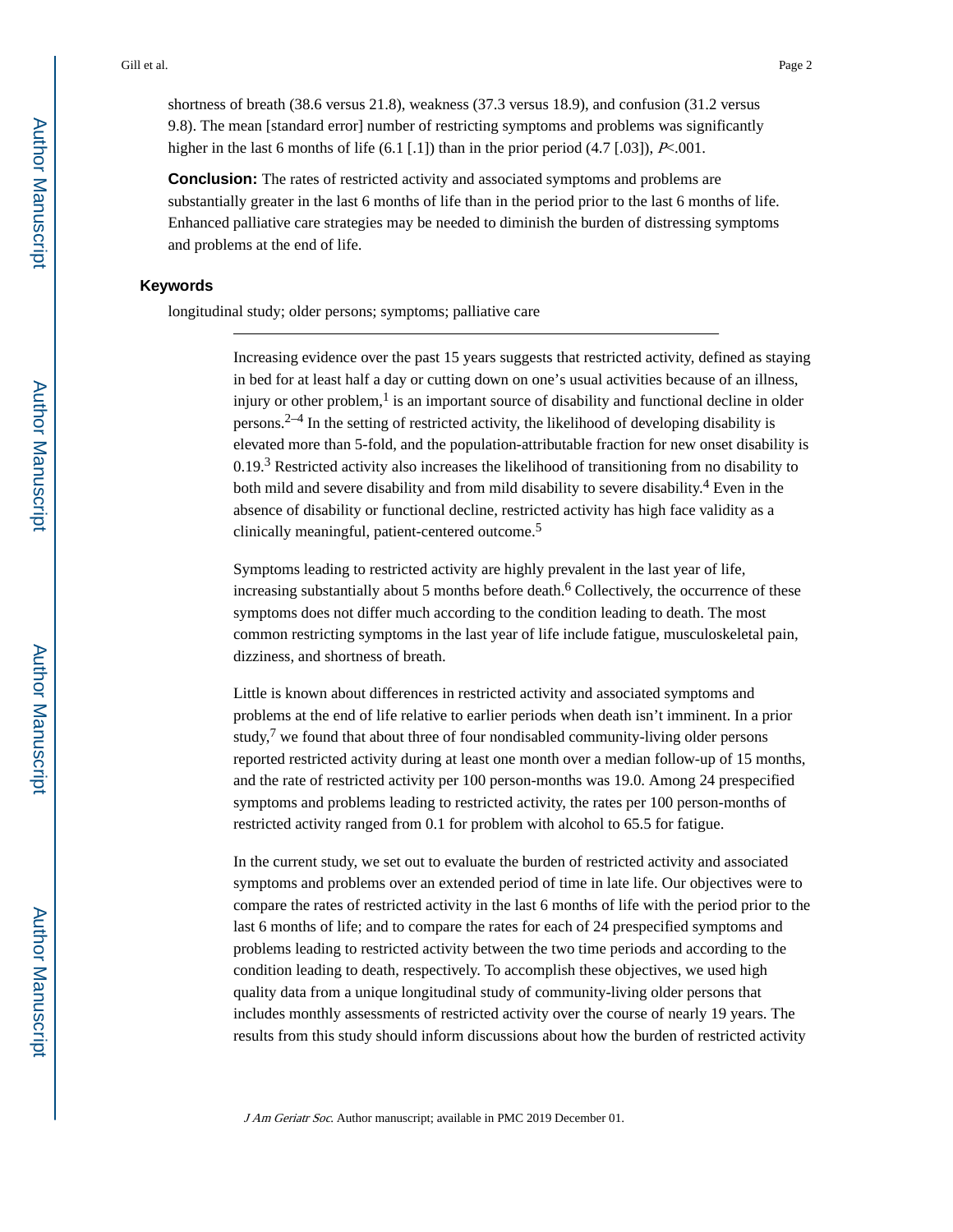and associated symptoms and problems in late life and the end of life can be more effectively managed and reduced.

#### **METHODS**

#### **Study Population**

Participants were members of the Precipitating Events Project, an ongoing longitudinal study of 754 community-living persons, aged 70 years or older, who were initially nondisabled in their basic activities of daily living.<sup>7, 8</sup> Potential participants were members of a large health plan and were excluded for significant cognitive impairment with no available proxy,<sup>9</sup> life expectancy less than 12 months, plans to move out of the area, or inability to speak English. Based on our initial sample size calculations, persons who were physically frail were oversampled. Only 4.6% of persons refused screening, and 75.2% of those eligible agreed to participate and were enrolled from March 1998 to October 1999. Persons who refused to participate did not differ significantly from those who were enrolled in terms of age or sex. The study was approved by the Yale Human Investigation Committee, and all participants provided informed consent.

#### **Data Collection**

Comprehensive home-based assessments were completed at baseline and subsequently at 18-month intervals for up to 216 months (except at 126 months), while telephone interviews were completed monthly through December 2016. When participants were too ill or otherwise unable to complete the monthly interviews, proxy data were obtained using a standard protocol.<sup>9</sup> We required that proxies were cognitively intact and lived with the participant or saw the participant regularly. Of the 84,118 monthly interviews in the current study, 15.9% were completed by a proxy respondent. The accuracy of these proxy reports was substantial,  $10$  with Kappa=0.66 for the occurrence of restricted activity.<sup>6</sup> Deaths were ascertained from the local obituaries and/or an informant during a subsequent interview. The cause of death was coded, using information from the death certificate, by a certified nosologist. Six hundred sixty-nine (87.7%) participants died after a median of 106 months, while 43 (5.7%) dropped out of the study after a median of 27 months. Data were otherwise available for 99.0% of the monthly interviews.

During the comprehensive assessments, data were collected on demographic characteristics, nine self-reported, physician-diagnosed chronic conditions, cognitive status, $11$  and physical frailty, defined on the basis of slow gait speed.<sup>12</sup>

**Ascertainment of Restricted Activity—**During the monthly interviews, the occurrence of restricted activity and reasons for restricted activity were ascertained using a standard protocol.<sup>7</sup> First, participants were asked two questions related to restricted activity: "Since we last talked (i.e. during the last month), have you stayed in bed for at least half a day due to an illness, injury, or other problem?", and "Since we last talked, have you cut down on your usual activities due to an illness, injury, or other problem?" Second, if participants answered "yes" to either question, they were asked whether they had any of 24 pre-specified symptoms ( $n=18$ ) and problems ( $n=6$ ) since the last interview.<sup>13–16</sup> Third, immediately after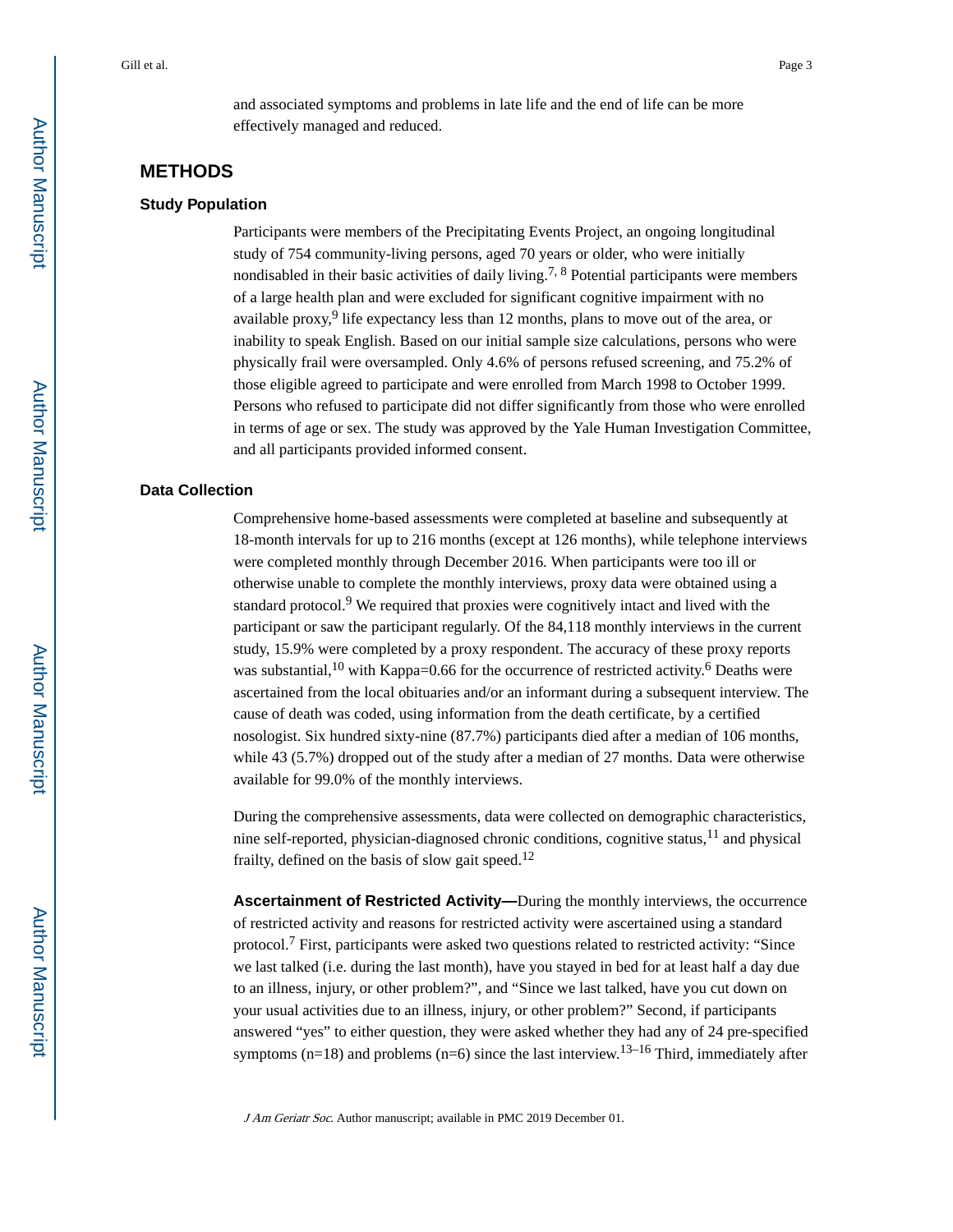each "yes" response to a specific symptom or problem, participants were asked, "Did this cause you to stay in bed for at least half a day or cut down on your usual activities?" Finally, participants with restricted activity were asked to specify any other reasons why they stayed in bed for at least half a day or cut down on their usual activities. The test-retest reliability of the protocol was high, with Kappa=0.90 for the occurrence of restricted activity and 0.75 or greater for the occurrence of 20 of the 24 symptoms or problems leading to restricted activity.<sup>6</sup> The two components of restricted activity are referred to hereafter as bed rest and cut down, respectively.<sup>17</sup>

**Condition Leading to Death—**Information from death certificates and the comprehensive assessments was used to classify the condition leading to death, according to the protocol provided in Table  $S1<sup>18</sup>$ 

#### **Statistical Analysis**

Key baseline characteristics were compared between decedents and nondecedents, using the chi-square test for dichotomous variables and t-test for continuous variables. The rate of restricted activity was calculated for the overall cohort by dividing the number of months in which participants reported bed rest or cut down by the total person-months of follow-up. Rates were subsequently compared using Poisson regression with generalized estimating equations and an autoregressive covariance structure between two mutually exclusive time periods. The first (i.e. last 6 months of life) included data from only decedents, while the second (i.e. not last 6 months of life, starting at the time of enrollment) included data from decedents and nondecedents. These analyses were repeated for the five combinations of restricted activity components, referred to hereafter as subtypes: any bed rest, any cut down, bed rest and cut down, bed rest alone, and cut down alone, as shown in Figure S1. P-values were adjusted for differences in key baseline characteristics.

Next, rates for each of the prespecified symptoms and problems leading to restricted activity were calculated by using person-months with restricted activity as the denominator. These rates were compared between the two mutually exclusive time periods, with adjustment of <sup>P</sup>-values for differences in key baseline characteristics, and across the 6 conditions leading to death. For each set of analyses, P-values were adjusted for multiple comparisons using the Hochberg method;<sup>19</sup> and the mean number of restricting symptoms and problems per month of restricted activity were calculated using Poisson regression with a first-order autoregressive covariance structure. Poisson regression, adjusted for differences in key baseline characteristics, and ANOVA were used for the corresponding statistical comparisons.

All analyses were performed using SAS V9.4, and P<.05 (2-tailed) denoted statistical significance.

#### **RESULTS**

The baseline characteristics of the participants are provided in Table 1. As compared with the nondecedents, the decedents were older, had more chronic conditions and lower MMSE scores, and were more likely to be physically frail.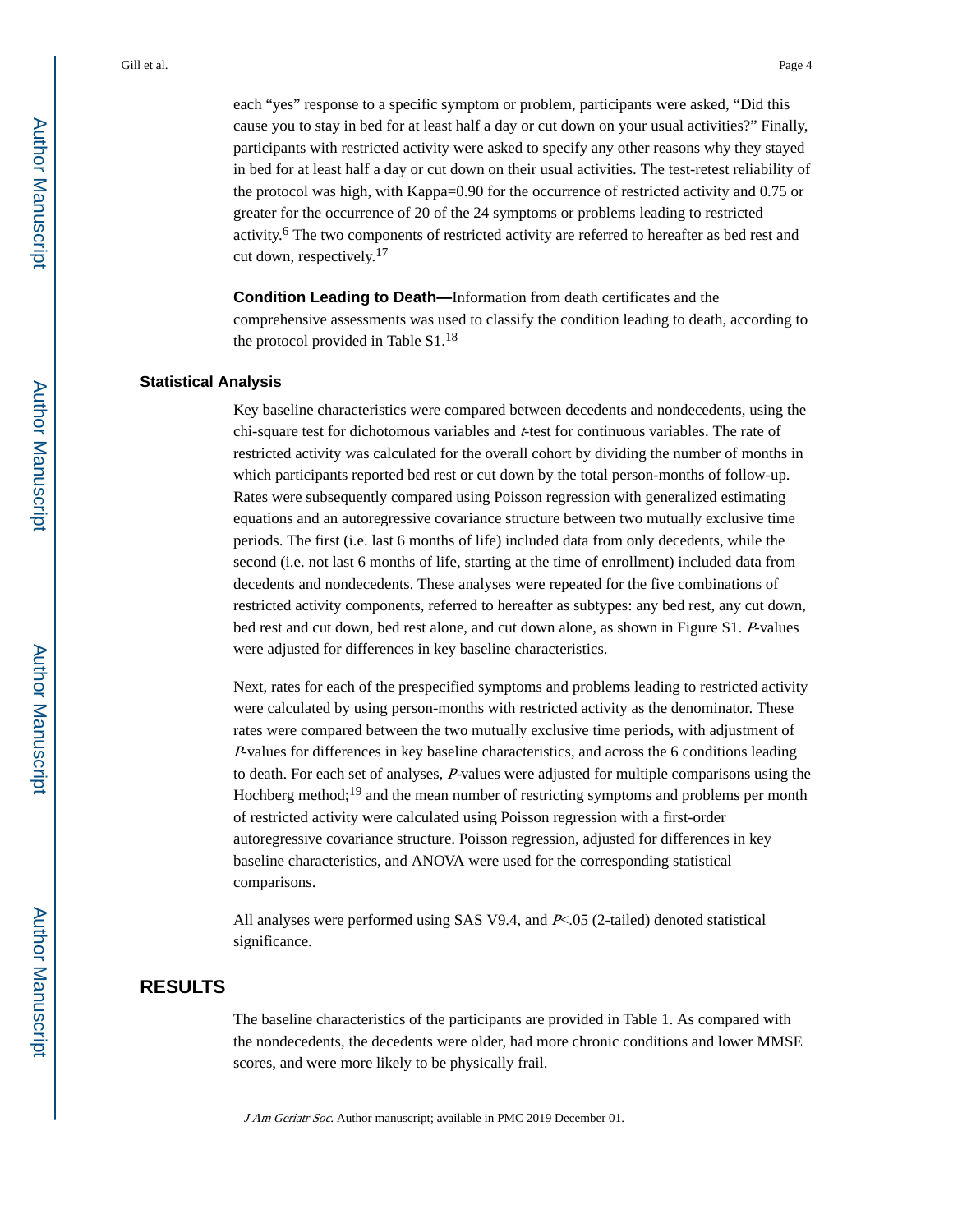Based on a median follow-up of 111 (interquartile range, 55–164) months, the overall rate of restricted activity per 100 person-months was 17.1 (95% CI, 16.2, 18.1). The rates for the restricted activity subtypes ranged from 2.0 (CI, 1.7, 2.2) for bed rest alone to 15.1 (CI, 14.3, 16.0) for any cut down. The rates for any bed rest, bed rest and cut down, and cut down alone were 9.9 (CI, 9.2, 10.7), 7.9 (CI, 7.3, 8.5), and 7.4 (CI, 6.9, 7.9). Figure 1 provides the corresponding rates during the two mutually exclusive time periods. For each of the subtypes, rates per 100 person-months were significantly higher during the last 6 months of life, ranging from 6.5 for bed rest alone to 36.5 for restricted activity.

Among the 737 participants with at least one month of restricted activity, the rates of restricting symptoms per 100 person-months of restricted activity ranged from 8.0 for frequent or painful urination to 65.6 for been fatigued, while the rates of restricting problems ranged from 0.1 for problem with alcohol to 23.4 for been afraid of falling. The rates of restricting symptoms and problems by time period are provided in Figure 2. Statistically significant differences were observed for about two-thirds of the restricting symptoms and problems, with higher rates in the last 6 months of life than in the prior period (i.e. not last 6 months of life) except for "cold or flu symptoms" and "family member or friend became seriously ill or had an accident". In contrast, statistically significant differences across the conditions leading to death were observed for only 7 of the restricting symptoms and none of the restricting problems (Table 2). As expected, the rate for "difficulty breathing or shortness of breath" was highest for organ failure, while the rate for "problem with memory or difficulty thinking" was highest for advanced dementia. Overall, the mean [standard error] number of restricting symptoms and problems was 4.8 [.03]. The value was significantly higher in the last 6 months of life (6.1 [.1]) than in the prior period (4.7 [.03]), adjusted P<. 001, and differed significantly by the condition leading to death  $(P=012)$ , with the highest value observed for organ failure (6.6 [.2]), lowest value for sudden death (5.3 [.7]), and intermediate values for frailty (6.1 [.2]), cancer (6.0 [.2]), other (6.0 [.3]), and dementia (5.5  $[.2]$ ).

#### **DISCUSSION**

In this prospective longitudinal study of community-living older persons, we found that the rates of restricted activity and associated symptoms and problems were high over the course of nearly 19 years, but were substantially greater in the last 6 months of life than in the period prior to the last 6 months of life. Relatively few differences were observed, however, in the rates of specific restricting symptoms and problems in the last 6 months of life according to the condition leading to death. These results highlight the need for enhanced strategies to reduce the burden of restricted activity and associated symptoms and problems in late life, especially at the end of life.

The rate of restricted activity in the last 6 months of life exceeded 36 per 100 personmonths, a 2-fold increase relative to the period prior to the last 6 months of life. The rates of any bed rest and any cut down, the two primary subtypes of restricted activity, were up to 3 times greater in the last 6 months of life than in the prior period. Given the important role of restricted activity on the disabling process,  $2-4$  additional efforts are warranted to prevent its occurrence,  $20$ ,  $21$  to manage it more effectively,  $22$ ,  $23$  and to facilitate recovery after its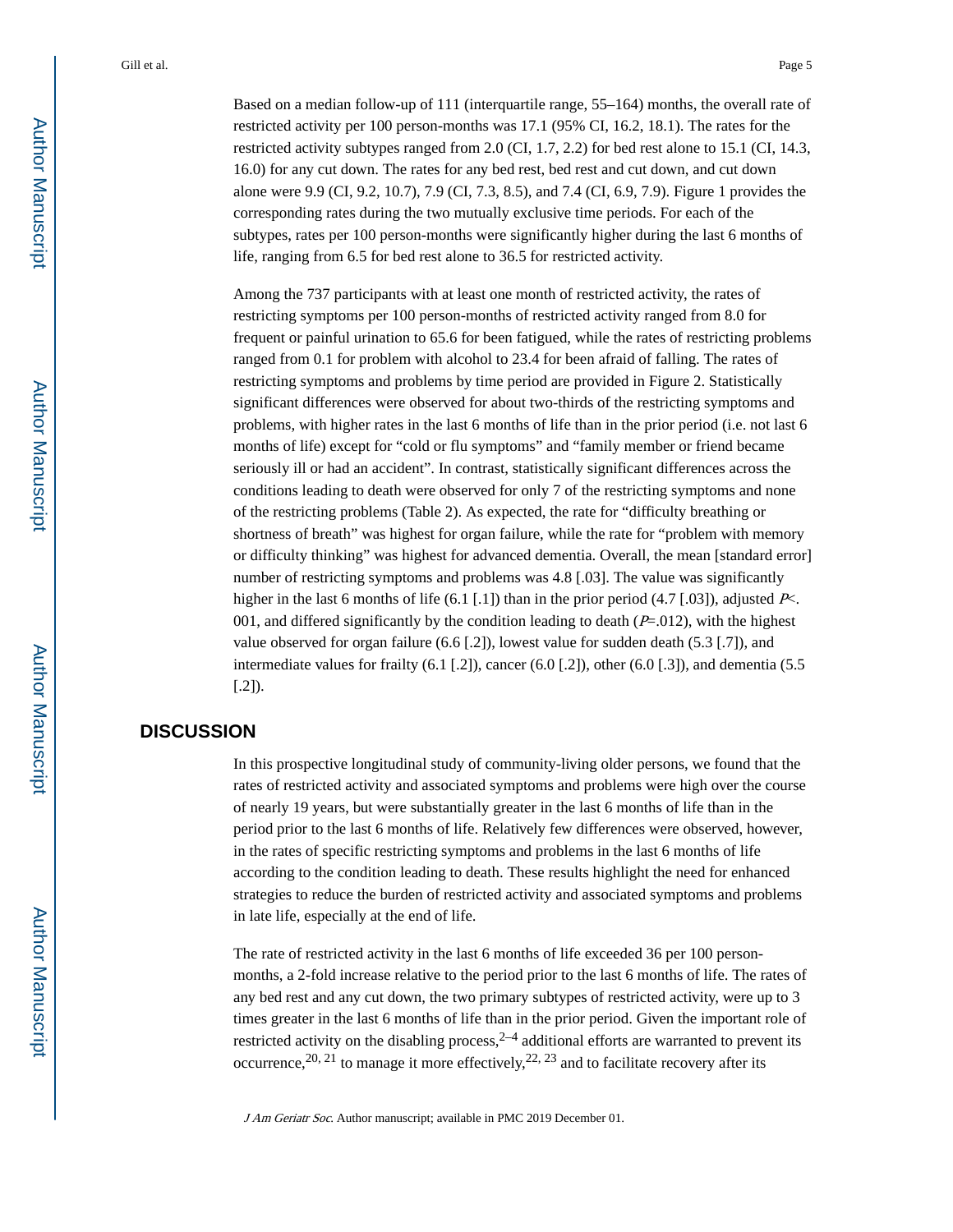occurrence.24 We recognize, of course, that the prevention and management of restricted activity may not be consistent with the goals of care for some older persons, especially those who are at the end of life. When goals of care have not already been established, an increasing burden of restricted activity should prompt advanced-care-planning discussions.

Collectively, the number of restricting symptoms and problems was significantly greater in the last 6 months of life than in the prior period. The largest differences in rates between these two time periods were observed for difficulty breathing or shortness of breath, weakness of arms or legs, and problem with memory or difficulty thinking. Although rates were higher in the last 6 months of life than in the prior period for 13 of the 24 restricting symptoms and problems, no differences were observed for the four pain-related symptoms. While alleviation of pain is often a high priority at the end of life, our results suggest that other restricting symptoms and problems may get less attention.

Differences in rates across the conditions leading to death were observed for only a minority of the restricting symptoms and problems, most notably "difficulty breathing or shortness of breath", which was most common for organ failure, and "problem with memory or difficulty thinking", which was most common for advanced dementia. Other restricting symptoms and problems such as fatigue; dizziness or unsteadiness on feet; nausea, vomiting, diarrhea, or other stomach problem; been depressed; been anxious or worried; and fall or injury, were highly prevalent at the end of life but did not differ significantly according to the condition leading to death.

Our results can be used to inform discussions about how the burden of restricting symptoms and problems in late life and the end of life can be reduced. An increasing number of evidence-based palliative care strategies are now available to ameliorate a myriad of distressing symptoms and problems,  $25-27$  and these strategies need not be limited to the end of life.<sup>20, 28</sup> The relative paucity of palliative care specialists,<sup>29</sup> however, poses challenges, especially given the projected growth in the population of older persons.30 Enhanced partnerships between palliative care and other medical specialties, including geriatrics, has been suggested as one mechanism to address these challenges.<sup>31</sup> Despite the high prevalence of multimorbidity in older persons,  $32$  the provision of palliative care is often disease specific, <sup>33</sup> which may limit its value. Because dying in old age is commonly a multifactorial process, <sup>34</sup> and because restricting symptoms and problems do not differ much according to the condition leading to death, alternative palliative care strategies are needed that are not disease specific, with particular attention to highly prevalent and distressing multifactorial symptoms such as fatigue and nausea.

In an earlier report,  $35$  we found that the number of restricting symptoms decreased significantly after the start of hospice, a well-established source of palliative care at the end of life, with large reductions in the occurrence of restricting fatigue, depression, anxiety, and arm/leg weakness. Although hospice care is readily available for older persons at the end of life, its short duration diminishes its benefits.<sup>36</sup> Earlier referral to hospice has the potential to significantly reduce distressing end-of-life symptoms. Because some restricting symptoms, such as fatigue, dizziness, nausea, and confusion, could represent medication side effects,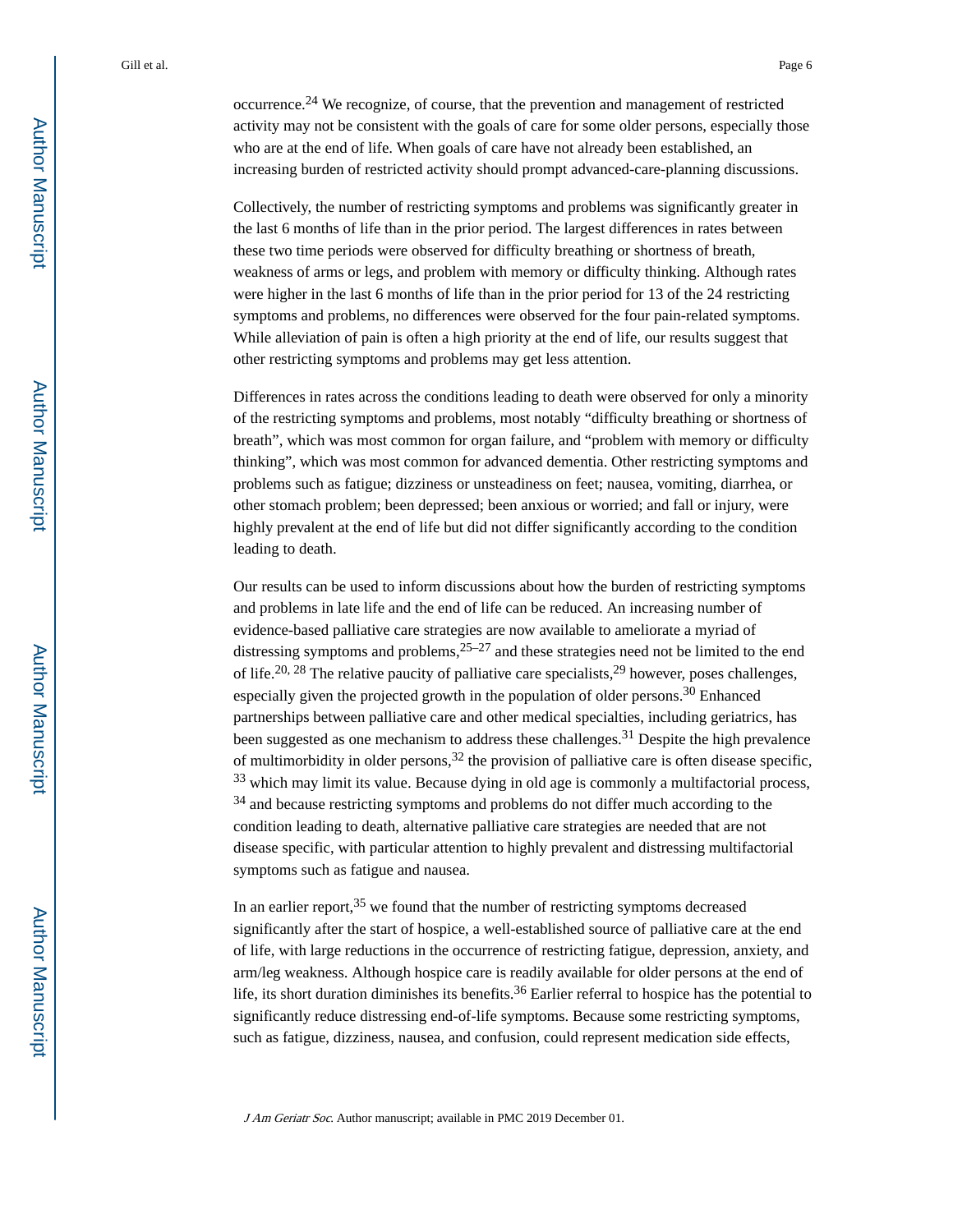often in the setting of polypharmacy, deprescribing might also be considered, focusing on medications that are no longer indicated, appropriate or aligned with goals of care.<sup>37, 38</sup>

Our study included monthly assessments of restricted activity over an extended period of time, with little missing data and few losses to follow-up for reasons other than death. To our knowledge, comparable data are available in no other study. Additional strengths of the study include the high participation rate and an analytic plan that accounted for multiple comparisons. Our focus on symptoms and problems leading to restricted activity enhances the clinical relevance of our findings because proper management of these symptoms and problems may substantially improve quality of life while reducing caregiver burden.

A limitation of the current study is that information was not available on the use of palliative care. On the basis of its demonstrated benefits,  $25, 33, 39, 40$  palliative care should have reduced the incidence and number of restricting symptoms throughout the follow-up period, suggesting that our rates of restricted activity and associated symptoms and problems might be conservative. At least four additional limitations warrant comment. First, because participants were members of a single health plan in a small urban area and were oversampled for physical frailty, our results may not be generalizable to older persons in other settings. However, the demographic characteristics of our cohort reflect those of older persons in New Haven County, Connecticut, which are similar to the characteristics of the US population as a whole, with the exception of race/ethnicity.<sup>41</sup> Second, the use of information from death certificates is an imperfect strategy for classifying the condition leading to death. Previous research has shown that the concordance between coding of death certificates by a nosologist and an adjudicated cause of death is high for cancer and moderate for congestive heart failure and chronic lung disease but only fair for dementia, <sup>42</sup> largely because of underreporting of dementia on death certificates. We used data from cognitive testing in addition to coding by a nosologist to classify advanced dementia as a condition leading to death. Third, nearly 16% of the monthly interviews were completed by proxies. This limitation, which is inherent in studies of late life and the end-of-life, is diminished by the relatively high concordance between proxy and participant reports for restricted activity. Fourth, our list of specific symptoms and problems, although more comprehensive than in many prior studies, was not exhaustive. Several of the symptoms on our list were rated as either serious or morbid by a random sample of primary care and emergency medicine physicians from the American Medical Association's Physician Masterfile.<sup>43</sup> Furthermore, we asked all participants with restricted activity to specify other reasons not on the list for their restricted activity.

In summary, the burden of restricted activity and associated symptoms and problems is high in late life, especially at the end of life. Additional efforts are warranted to prevent and more effectively manage restricted activity, a patient-centered outcome that has been linked to new and worsening disability. $2-4$  Alternative palliative care strategies may be needed to diminish the burden of restricting symptoms and problems in late life and the end of life.<sup>29</sup>

#### **Supplementary Material**

Refer to Web version on PubMed Central for supplementary material.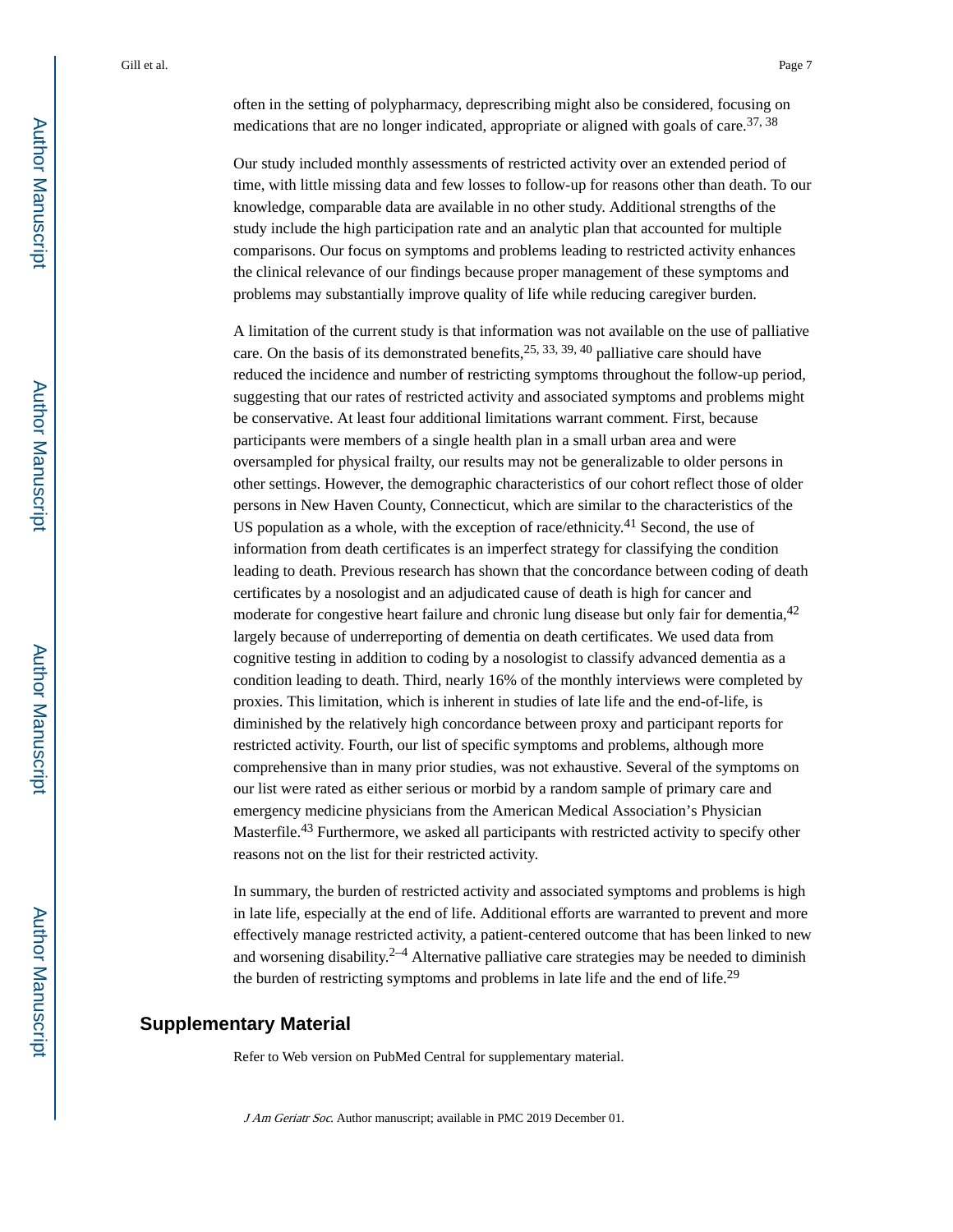#### **Acknowledgments:**

We thank Denise Shepard, BSN, MBA, Andrea Benjamin, BSN, Barbara Foster, and Amy Shelton, MPH, for assistance with data collection; Wanda Carr and Geraldine Hawthorne, BS, for assistance with data entry and management; Peter Charpentier, MPH, for design and development of the study database and participant tracking system; Joanne McGloin, MDiv, MBA, for leadership and advice as the Project Director; and Linda Leo-Summers, MPH, for creating the figures.

The work for this report was funded by a grant from the National Institute on Aging (R01AG17560). The study was conducted at the Yale Claude D. Pepper Older Americans Independence Center (P30AG21342). Dr. Gill is the recipient of an Academic Leadership Award (K07AG043587) from the National Institute on Aging.

#### **REFERENCES**

- 1. Riess PW. Current estimates from the National Health Interview Survey: United States, 1984. Hyattsville, MD: National Center for Health Statistics DHHS publication PHS 86–1584 Vital and Health Statistics 1986; 10(156).
- 2. Gill TM, Allore H, Guo Z. Restricted activity and functional decline among community-living older persons. Arch Intern Med 2003;163:1317–1322. [PubMed: 12796067]
- 3. Gill TM, Allore HG, Holford TR et al. Hospitalization, restricted activity, and the development of disability among older persons. JAMA 2004;292:2115–2124. [PubMed: 15523072]
- 4. Gill TM, Allore HG, Gahbauer EA et al. Change in disability after hospitalization or restricted activity in older persons. JAMA 2010;304:1919–1928. [PubMed: 21045098]
- 5. Marcantonio ER. Restricted activity: key indicator of decline or "just having a bad day"? Ann Intern Med 2001;135:374–376. [PubMed: 11529701]
- 6. Chaudhry SI, Murphy TE, Gahbauer E et al. Restricting symptoms in the last year of life: a prospective cohort study. JAMA Intern Med 2013;173:1534–1540. [PubMed: 23836056]
- 7. Gill TM, Desai MM, Gahbauer EA et al. Restricted activity among community-living older persons: incidence, precipitants, and health care utilization. Ann Intern Med 2001;135:313–321. [PubMed: 11529694]
- 8. Hardy SE, Gill TM. Recovery from disability among community-dwelling older persons. JAMA 2004;291:1596–1602. [PubMed: 15069047]
- 9. Gill TM, Hardy SE, Williams CS. Underestimation of disability among community-living older persons. J Am Geriatr Soc 2002;50:1492–1497. [PubMed: 12383145]
- 10. Kramer MS, Feinstein AR. Clinical biostatistics. LIV. The biostatistics of concordance. Clin Pharmacol Ther 1981;29:111–123. [PubMed: 7460469]
- 11. Folstein MF, Folstein SE, McHugh PR. "Mini-mental state": a practical method for grading the cognitive state of patients for the clinician. J Psychiatr Res 1975;12:189–198. [PubMed: 1202204]
- 12. Gill TM, Gahbauer EA, Allore HG et al. Transitions between frailty states among communityliving older persons. Arch Intern Med 2006;166:418–423. [PubMed: 16505261]
- 13. Rakowski W, Julius M, Hickey T et al. Daily symptoms and behavioral responses. Results of a health diary with older adults. Med Care 1988;26:278–297. [PubMed: 3352325]
- 14. Verbrugge LM, Ascione FJ. Exploring the iceberg. Common symptoms and how people care for them. Med Care 1987;25:539–569. [PubMed: 3695661]
- 15. Brody EM, Kleban MH. Day-to-day mental and physical health symptoms of older people: a report on health logs. Gerontologist 1983;23:75–85. [PubMed: 6601038]
- 16. Tinetti ME, Mendes de Leon CF, Doucette JT et al. Fear of falling and fall-related efficacy in relationship to functioning among community-living elders. J Gerontol Med Sci 1994;49:M140– M147.
- 17. Gill TM, Allore HG, Gahbauer EA et al. Establishing a hierarchy for the two components of restricted activity. J Gerontol A Biol Sci Med Sci 2015;70:892–898. [PubMed: 25391532]
- 18. Gill TM, Gahbauer EA, Han L et al. Trajectories of disability in the last year of life. N Engl J Med 2010;362:1173–1180. [PubMed: 20357280]
- 19. Benjamini Y, Hochberg Y. Contolling the false discovery rate A practical and powerful approach to multiple testing. Journal of the Royal Statistical Society: Series B 1995;57:289–300.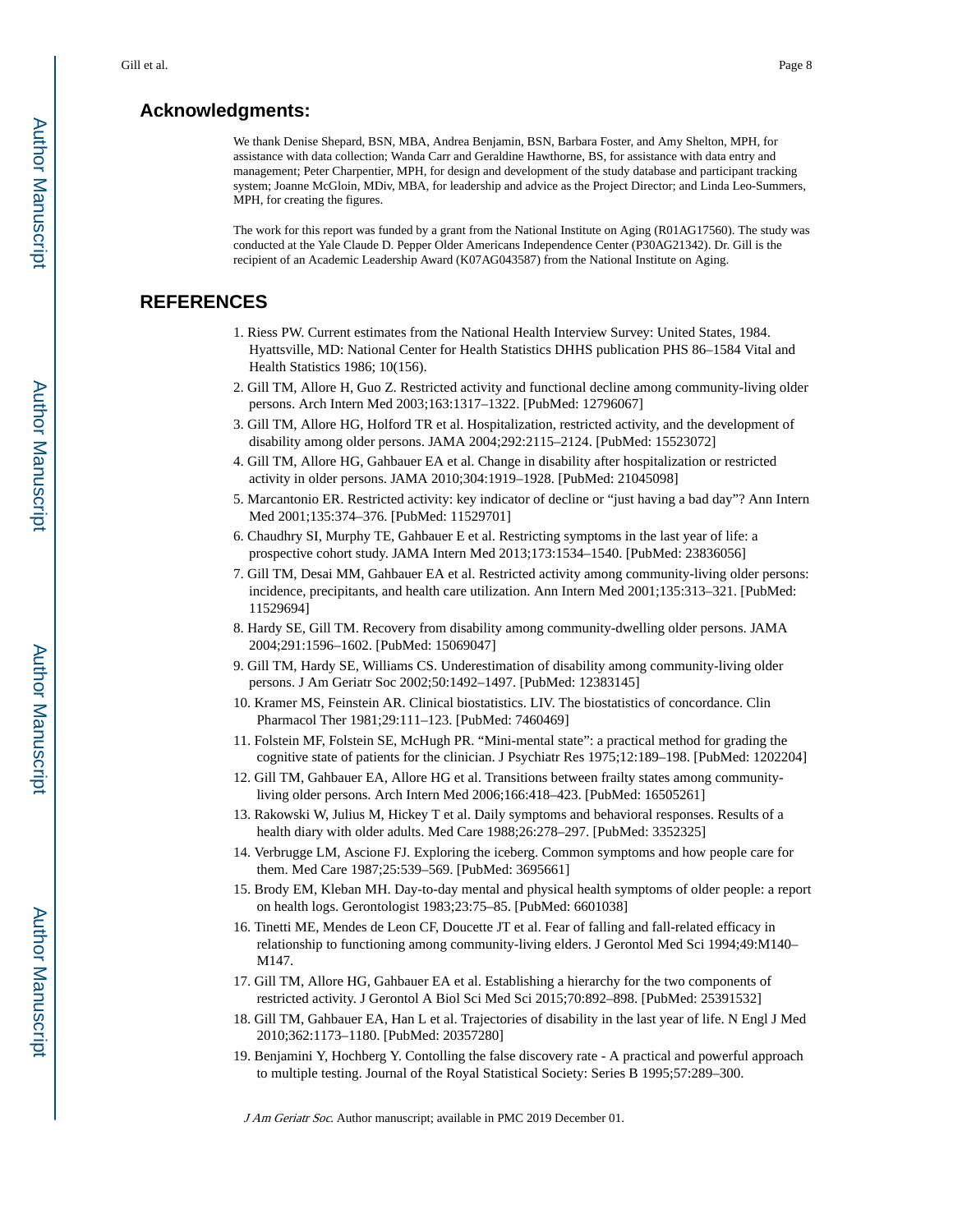- 20. Tricco AC, Thomas SM, Veroniki AA et al. Comparisons of Interventions for Preventing Falls in Older Adults: A Systematic Review and Meta-analysis. JAMA 2017;318:1687–1699. [PubMed: 29114830]
- 21. Kim DK, Riley LE, Harriman KH et al. Recommended immunization schedule for adults aged 19 years or older, United States, 2017. Ann Intern Med 2017;166:209–218. [PubMed: 28166560]
- 22. Cohen HJ, Feussner JR, Weinberger M et al. A controlled trial of inpatient and outpatient geriatric evaluation and management. N Engl J Med 2002;346:905–912. [PubMed: 11907291]
- 23. Rich MW. Heart failure in the 21st century: a cardiogeriatric syndrome. J Gerontol Med Sci 2001;56A:M88–M96.
- 24. Hoenig H, Nusbaum N, Brummel-Smith K. Geriatric rehabilitation: state of the art. J Am Geriatr Soc 1997;45:1371–1381. [PubMed: 9361665]
- 25. Kelley AS, Morrison RS. Palliative Care for the Seriously Ill. N Engl J Med 2015;373:747–755. [PubMed: 26287850]
- 26. Ekstrom MP, Abernethy AP, Currow DC. The management of chronic breathlessness in patients with advanced and terminal illness. BMJ 2015;349:g7617.
- 27. Breitbart W, Alici Y. Agitation and delirium at the end of life: "We couldn't manage him". JAMA 2008;300:2898–2910. [PubMed: 19109118]
- 28. Oh ES, Fong TG, Hshieh TT et al. Delirium in Older Persons: Advances in Diagnosis and Treatment. JAMA 2017;318:1161–1174. [PubMed: 28973626]
- 29. Ritchie CS. Symptom burden: in need of more attention and more evidence. JAMA Intern Med 2013;173:1541–1542. [PubMed: 23835609]
- 30. Ortman JM, Velkoff VA, Hogan H. An Aging Nation: The Older Population in the United States, Current Population Reports, P25–1140 U.S. Census Bureau, Washington, DC 2014 (Accessed May 26, 2018 at [https://www.census.gov/prod/2014pubs/p25-1140.pdf\)](https://www.census.gov/prod/2014pubs/p25-1140.pdf).
- 31. Quill TE, Abernethy AP. Generalist plus specialist palliative care--creating a more sustainable model. N Engl J Med 2013;368:1173–1175. [PubMed: 23465068]
- 32. Whitson HE, Johnson KS, Sloane R et al. Identifying patterns of multimorbidity in older Americans: application of latent class analysis. J Am Geriatr Soc 2016;64:1668–1673. [PubMed: 27309908]
- 33. Rabow M, Kvale E, Barbour L et al. Moving upstream: a review of the evidence of the impact of outpatient palliative care. J Palliat Med 2013;16:1540–1549. [PubMed: 24225013]
- 34. Tinetti ME, McAvay GJ, Murphy TE et al. Contribution of individual diseases to death in older adults with multiple diseases. J Am Geriatr Soc 2012;60:1448–1456. [PubMed: 22734792]
- 35. Cheraghlou S, Gahbauer EA, Leo-Summers L et al. Restricting Symptoms Before and After Admission to Hospice. Am J Med 2016;129:754.e757–754.e715.
- 36. NHPCO Facts and Figures. Hospice Care in America, Alexandria, VA: National Hospice and Palliative Care Organization, 9 2017 (Accessed May 23, 2018, at [https://www.nhpco.org/sites/](https://www.nhpco.org/sites/default/files/public/Statistics_Research/2016_Facts_Figures.pdf) [default/files/public/Statistics\\_Research/2016\\_Facts\\_Figures.pdf\)](https://www.nhpco.org/sites/default/files/public/Statistics_Research/2016_Facts_Figures.pdf).
- 37. Jansen J, Naganathan V, Carter SM et al. Too much medicine in older people? Deprescribing through shared decision making. BMJ 2016;353.
- 38. Frank C, Weir E. Deprescribing for older patients. CMAJ 2014;186:1369–1376. [PubMed: 25183716]
- 39. Smith S, Brick A, O'Hara S et al. Evidence on the cost and cost-effectiveness of palliative care: A literature review. Palliat Med 2014;28:130–150. [PubMed: 23838378]
- 40. Swetz KM, Kamal AH. In the clinic. Palliative care. Ann Intern Med 2012;156:ITC2–1-15.
- 41. US Census Bureau. American FactFinder (Accessed May 23, 2018, at [http://](http://factfinder2.census.gov/faces/nav/jsf/pages/index.xhtml) [factfinder2.census.gov/faces/nav/jsf/pages/index.xhtml](http://factfinder2.census.gov/faces/nav/jsf/pages/index.xhtml)).
- 42. Ives DG, Samuel P, Psaty BM et al. Agreement between nosologist and cardiovascular health study review of deaths: implications of coding differences. J Am Geriatr Soc 2009;57:133–139. [PubMed: 19016930]
- 43. Baker DW, Shapiro MF, Schur CL et al. A revised measure of symptom-specific health care use. Soc Sci Med 1998;47:1601–1609. [PubMed: 9823055]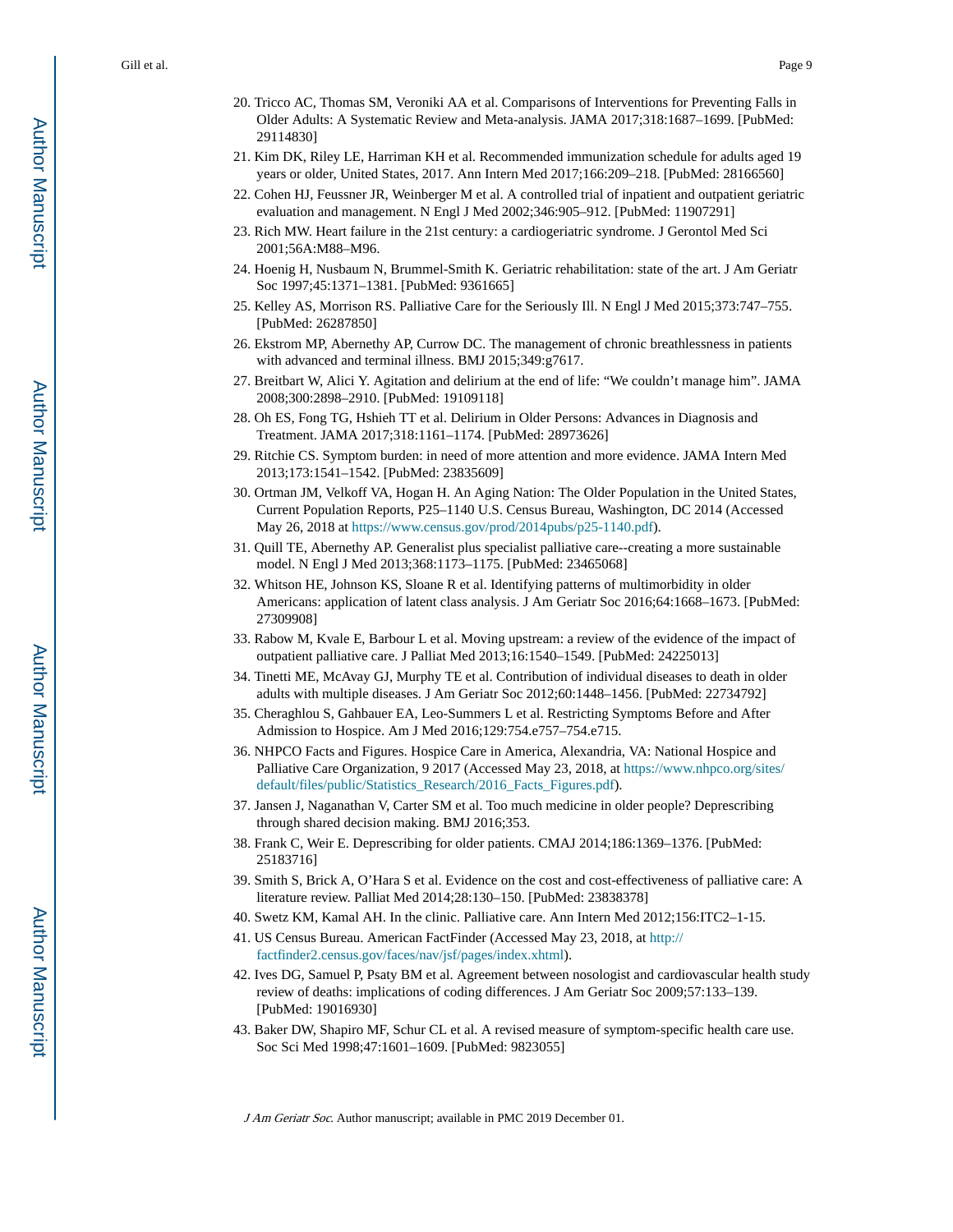

#### **Figure 1.**

Rates of restricted activity and five restricted activity subtypes during two mutually exclusive time periods. The first (i.e. last 6 months of life) includes data only from decedents, while the second (i.e. not last 6 months of life) includes data from decedents and nondecedents. The person-months of follow-up for these two time periods are 3,777 and 79,913, respectively. Point estimates are accompanied by 95% confidence intervals (error bars). Rates were compared using Poisson regression with generalized estimating equations and a first-order autoregressive covariance structure, and P-values were adjusted for age, number of chronic conditions, MMSE score and physical frailty.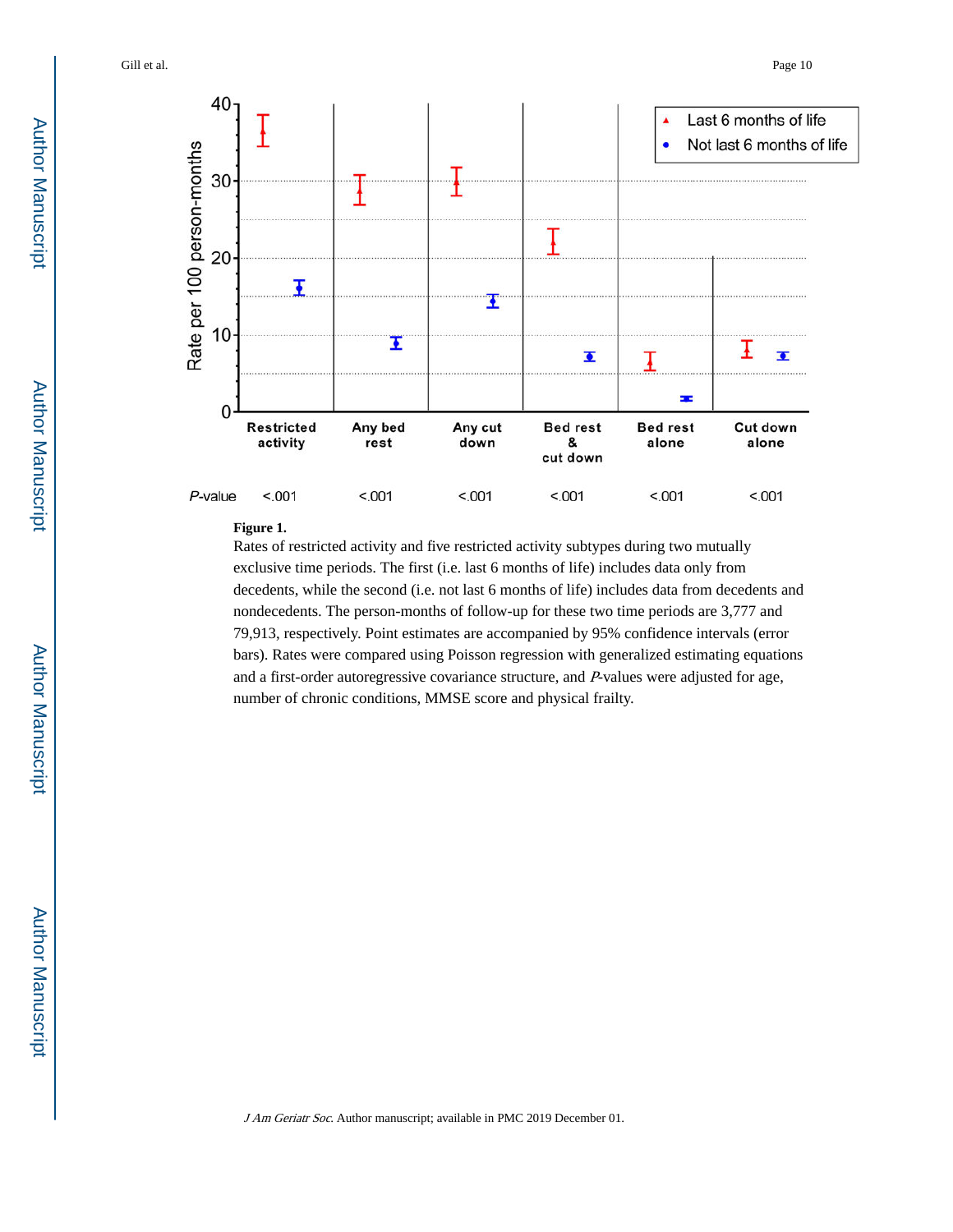|                                                              |              |                               |    |    |    |                            |    |    | P-value                           |
|--------------------------------------------------------------|--------------|-------------------------------|----|----|----|----------------------------|----|----|-----------------------------------|
| Symptoms<br>Been fatigued (no energy/very tired)             |              |                               |    |    |    |                            |    |    | .001                              |
| Pain or stiffness in joints                                  |              |                               |    |    |    |                            |    |    | .905                              |
| Been dizzy or unsteady on feet                               |              |                               |    |    |    |                            |    |    | .001                              |
| Pain or stiffness in back                                    |              |                               |    |    |    |                            |    |    | .905                              |
| Difficulty breathing or shortness of breath                  |              |                               |    |    |    |                            |    |    | .001                              |
| Leg pain on walking                                          |              |                               |    |    |    |                            |    |    | .905                              |
| Nausea, vomiting, diarrhea, or other stomach problem         |              |                               |    |    |    |                            |    |    | .012                              |
| Weakness of arms or legs                                     |              |                               |    |    |    |                            |    |    | .001                              |
| Cold or flu symptoms                                         |              |                               |    |    |    |                            |    |    | .002                              |
| Been depressed                                               |              |                               |    |    |    |                            |    |    | .001                              |
| Difficulty with sleeping                                     |              |                               |    |    |    |                            |    |    | .905                              |
| Swelling in feet or ankles                                   |              |                               |    |    |    |                            |    |    | .001                              |
| Been anxious or worried                                      |              |                               |    |    |    |                            |    |    | .001                              |
| Problem with memory or difficulty thinking                   |              |                               |    |    |    |                            |    |    | .001                              |
| Lost control of urine and wet self                           |              | Ю                             |    |    |    |                            |    |    | .001                              |
| Chest pain or tightness                                      |              |                               |    |    |    |                            |    |    | .032                              |
| Poor or decreased vision                                     |              |                               |    |    |    |                            |    |    | .905                              |
| Frequent or painful urination                                |              | MH                            |    |    |    |                            |    |    | .219                              |
| <b>Problems</b>                                              |              |                               |    |    |    |                            |    |    |                                   |
| Been afraid of falling                                       |              |                               |    |    |    |                            |    |    | .905                              |
| Fall or injury                                               |              |                               |    |    |    |                            |    |    | .002                              |
| Change in medications                                        |              |                               |    |    |    |                            |    |    | .001                              |
| Family member or friend became seriously ill or had accident | <b>Media</b> |                               |    |    |    |                            |    |    | .167                              |
| Experienced the death or loss of a family member or friend   | W.           |                               |    |    |    |                            |    |    | .578                              |
| Problem with alcohol                                         |              |                               |    |    |    |                            |    |    | <b>NC</b>                         |
| Other reason(s)                                              |              |                               |    | ю  |    |                            |    |    | .001                              |
|                                                              | 0            | 10                            | 20 | 30 | 40 | 50                         | 60 | 70 | 80                                |
|                                                              |              |                               |    |    |    | Rate per 100 person-months |    |    |                                   |
|                                                              |              | Last 6 months of life (N=536) |    |    |    |                            |    |    | Not last 6 months of life (N=710) |

#### **Figure 2.**

Rates of symptoms and problems leading to restricted activity during two mutually exclusive time periods. Only participants with at least 1 month of restricted activity are included. Values are the mean rates (95% confidence interval) per 100 person-months of restricted activity. P-values were calculated from Poisson models with generalized estimating equations and a first-order autoregressive covariance structure and were adjusted for age, number of chronic conditions, MMSE score and physical frailty and for multiple comparisons using the Hochberg method. The 737 participants with at least 1 month of restricted activity included 653 decedents. Of these, 30 had dropped out of the study prior to their last 6 months of life, and 87 did not have restricted activity in their last 6 months of life, leaving 536 decedents with data on restricting symptoms/problems in their last 6 months of life. Of the 737 participants with at least 1 month of restricted activity, 7 died within their first 6 months of follow-up, and 20 did not have restricted activity prior to their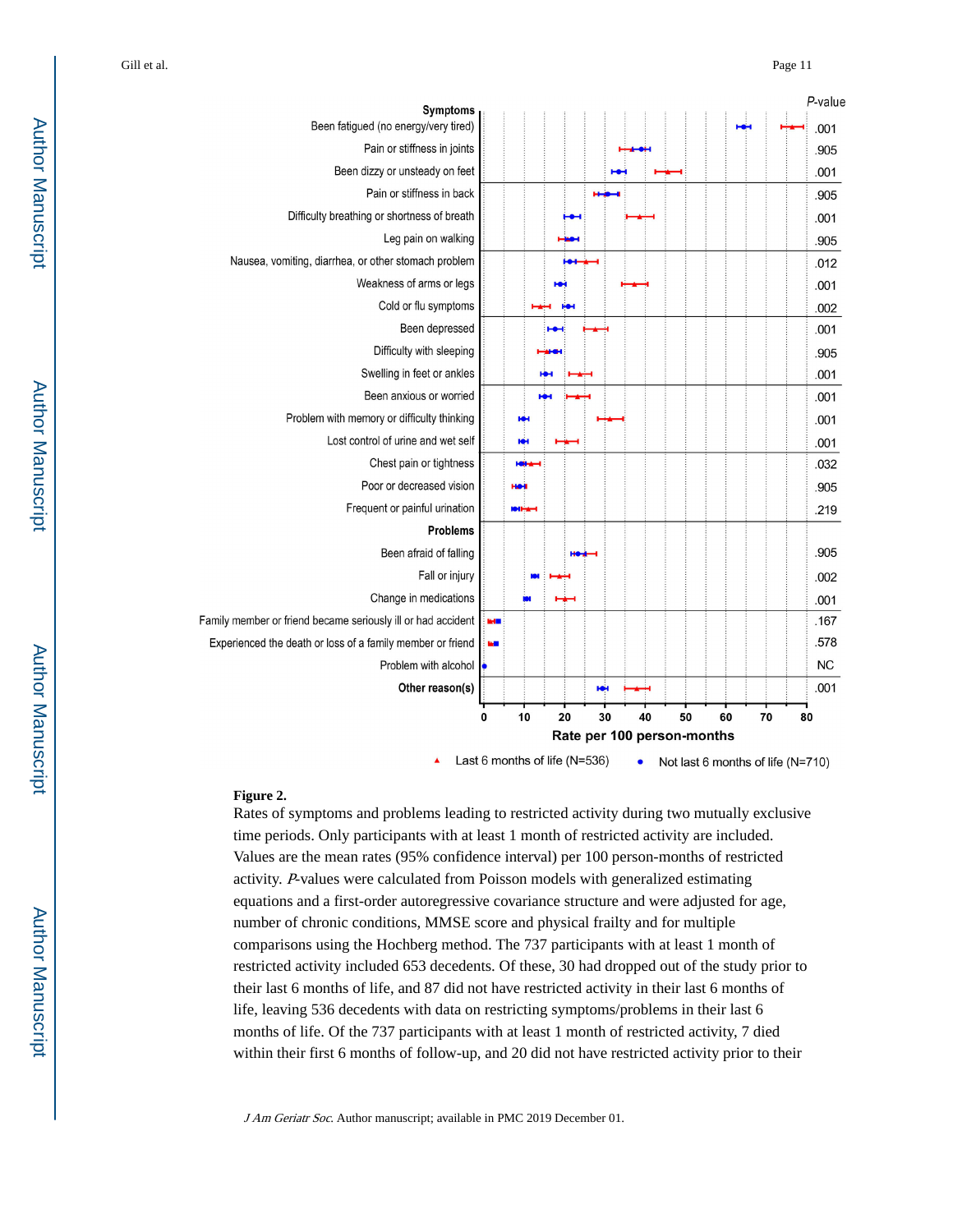last 6 months of life, leaving 710 participants in the "not last 6 months of life" group. The person-months of follow-up for the two time periods are 1,346 (last 6 months of life) and 12,797 (not last 6 months of life). NC, not calculated because model did not converge due to small values.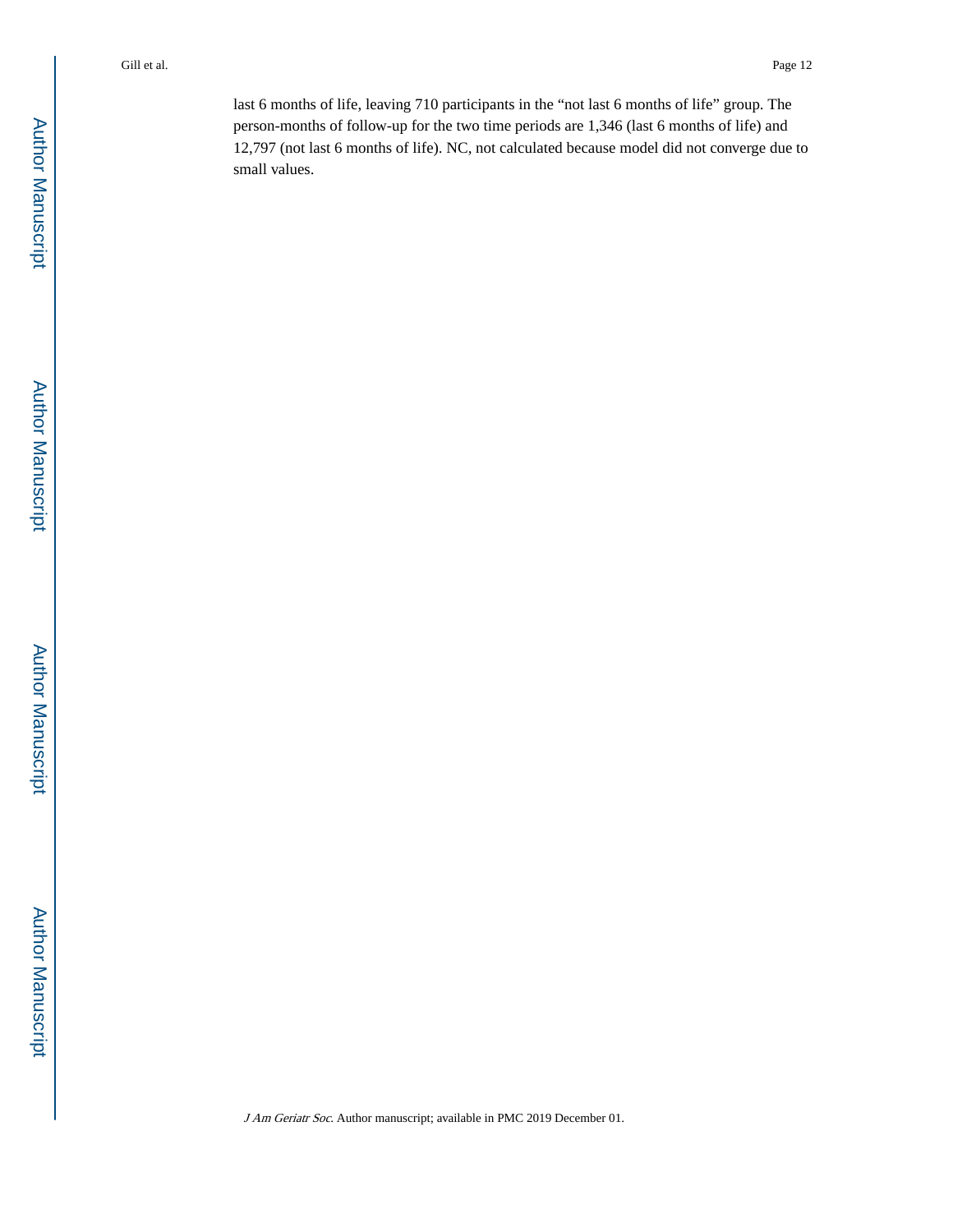#### **Table 1.**

## Baseline Characteristics of Study Participants<sup>a</sup>

| <b>Characteristic</b>                   | All Participants $N = 754$ | Decedents $N = 669$ | Nondecedents $N = 85$ | $P$ -Value $\frac{b}{c}$ |
|-----------------------------------------|----------------------------|---------------------|-----------------------|--------------------------|
| Age in years, mean (SD)                 | $78.4 + 5.3$               | $78.9 + 5.2$        | $74.3 + 3.1$          | < 0.001                  |
| Female sex, $n$ $(\%)$                  | 487 (64.6)                 | 426(63.7)           | 61(71.8)              | .141                     |
| Non-Hispanic white, n (%)               | 682 (90.5)                 | 606(90.6)           | 76 (89.4)             | .693                     |
| Education in years, mean (SD)           | $12.0 \pm 2.9$             | $11.9 + 2.9$        | $12.3 + 2.5$          | .285                     |
| Living alone, $n$ $(\%)$                | 298 (39.5)                 | 271 (40.5)          | 27(31.8)              | .120                     |
| Number of chronic conditions, mean (SD) | $1.8 + 1.2$                | $1.8 + 1.2$         | $1.4 + 1.0$           | < 0.001                  |
| MMSE score, mean (SD)                   | $26.8 + 2.5$               | $26.7 + 2.5$        | $27.6 + 2.3$          | .001                     |
| Physical frailty, $\int_a^b n(\%)$      | 322 (42.7)                 | 308(46.0)           | 14(16.5)              | < 0.01                   |

Abbreviation: SD, standard deviation; MMSE, Mini-Mental State Examination.

 $a<sup>a</sup>$ Classified based on decedent status as of December 31, 2016.

 $b_{\text{The chi-square test was used for dichotomous variables, and t-test was used for continuous variables.}$ 

 $c$ Based on slow gait speed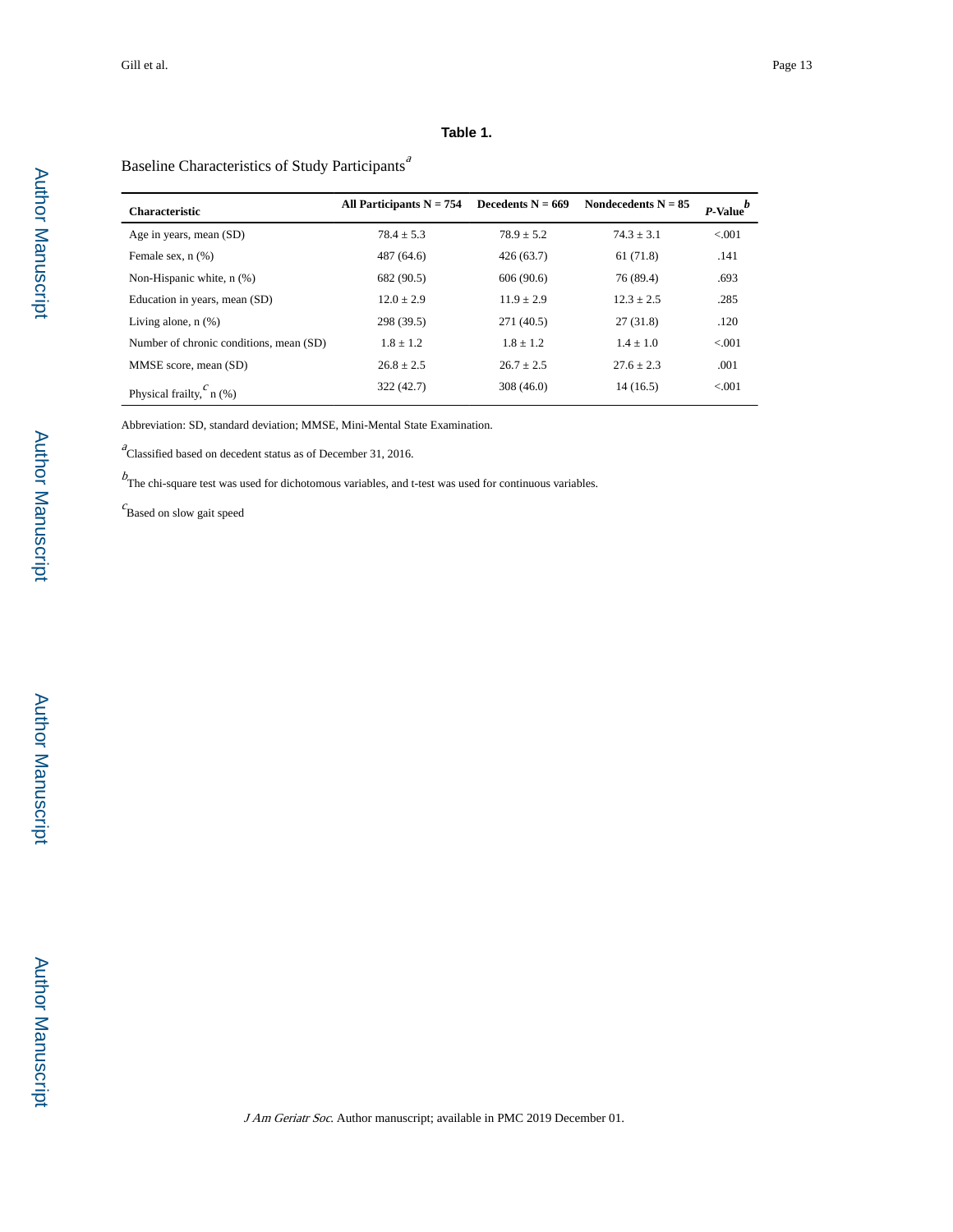| ã                  |  |
|--------------------|--|
| <u>:</u><br>:<br>: |  |
|                    |  |
|                    |  |

 Author Manuscript**Author Manuscript** 

# **Table 2.**

Rates of Symptoms and Problems Leading to Restricted Activity According to Condition Leading to Death a

|                                                         |                                                     |                                                     |                                                         | <b>Condition Leading to Death</b>                   |                                                     |                                                     |                                |
|---------------------------------------------------------|-----------------------------------------------------|-----------------------------------------------------|---------------------------------------------------------|-----------------------------------------------------|-----------------------------------------------------|-----------------------------------------------------|--------------------------------|
|                                                         | Cancer $(n=98)$                                     | Advanced Dementia (n=103)                           | Organ Failure (n=120) Frailty (n=144)                   |                                                     | Sudden Death (n=12)                                 | Other Conditions (n=59)                             | $_{P\text{-value}}^{\qquad b}$ |
|                                                         |                                                     |                                                     | episodes in last 6 months of life per 100 person-months |                                                     |                                                     |                                                     |                                |
| Symptoms                                                |                                                     |                                                     |                                                         |                                                     |                                                     |                                                     |                                |
| Been fatigued (no energy/very<br>tired)                 | $\frac{77.8}{(72.1, 83.8)}$                         | $72.5$<br>(65.8, 80.0)                              | $\begin{array}{c} 80.8 \\ (75.7, 86.2) \end{array}$     | $73.9$<br>(68.5, 79.6)                              | $87.1$<br>(71.4, 106)                               | $76.6$<br>$(69.2, 84.8)$                            | 862                            |
| Pain or stiffness in joints                             | $38.4$<br>(31.4, 47.0)                              | $28.1$<br>$(22.5, 35.2)$                            | (33.5, 47.4)                                            | $41.9$<br>(36.1, 48.7)                              | $\begin{array}{c} 26.9 \\ (11.8, 61.5) \end{array}$ | $30.6$<br>$(22.6, 41.3)$                            | .087                           |
| Been dizzy or unsteady on feet                          | $\begin{array}{c} 46.1 \\ (39.2, 54.2) \end{array}$ | $39.2$<br>$(32.7, 46.9)$                            | $49.4$<br>$(42.9, 56.9)$                                | $45.2$<br>(39.2, 52.0)                              | $\begin{array}{c} 26.6 \\ (11.8, 59.7) \end{array}$ | $51.4$<br>(42.9, 61.6)                              | 862                            |
| Pain or stiffness in back                               | $40.6$<br>(34.0, 48.5)                              | $\begin{array}{c} 23.7 \\ (18.3, 30.8) \end{array}$ | $33.7$<br>(27.8, 40.9)                                  | $29.8$<br>(24.3, 36.4)                              | $\begin{array}{c} 9.5 \\ (2.6, 34.2) \end{array}$   | $20.2$<br>(13.8, 29.7)                              | 002                            |
| Difficulty breathing or shortness<br>of breath          | $35.9$<br>(29.1, 44.4)                              | (17.2, 31.4)                                        | $57.2$<br>$(50.4, 64.9)$                                | (27.5, 39.7)                                        | $\begin{array}{c} 30.1 \\ (16.9, 53.8) \end{array}$ | $46.5$<br>(37.7, 57.3)                              | 002                            |
| Leg pain on walking                                     | $20.7$<br>(15.5, 27.6)                              | $\begin{array}{c} 12.1 \\ 8.3, 17.7 \end{array}$    | $\begin{array}{c} 23.1 \\ (18.4, 29.0) \end{array}$     | $26.3$<br>(21.6, 32.0)                              | $6.1$<br>(1.4, 27.0)                                | $19.3$<br>(13.3, 28.1)                              | 013                            |
| Nausea, vomiting, diarrhea, or<br>other stomach problem | $\begin{array}{c} 31.0 \\ (24.9, 38.6) \end{array}$ | $20.0$<br>(14.9, 26.7)                              | $\begin{array}{c} 26.6 \\ (21.9, 32.4) \end{array}$     | $24.8$<br>(19.9, 31.0)                              | $22.9$<br>(12.1, 43.4)                              | $\begin{array}{c} 22.5 \\ (15.4, 33.1) \end{array}$ | 862                            |
| Weakness of arms or legs                                | $\frac{31.7}{(25.7, 39.1)}$                         | $38.6$<br>$(32.0, 46.6)$                            | $40.3$<br>(33.9, 47.9)                                  | $38.6$<br>(32.6, 45.8)                              | $\frac{16.8}{(7.1, 39.6)}$                          | $38.4$<br>(30.8, 48.0)                              | 862                            |
| Cold or flu symptoms                                    | $14.7$<br>(10.3, 21.0)                              | $\frac{12.0}{(8.3, 17.5)}$                          | $\begin{array}{c} 15.5 \\ (11.5, 20.9) \end{array}$     | $14.4$<br>(10.8, 19.3)                              | $\begin{array}{c} 9.7 \\ (2.7, 35.4) \end{array}$   | (7.2, 21.2)                                         | .862                           |
| Been depressed                                          | $\begin{array}{c} 23.3 \\ (17.7, 30.7) \end{array}$ | $27.6$<br>(21.6, 35.2)                              | $30.4$<br>(24.8, 37.2)                                  | (22.2, 34.1)                                        | $\begin{array}{c} 33.3 \\ (18.0, 61.9) \end{array}$ | $\begin{array}{c} 28.1 \\ (20.5, 38.6) \end{array}$ | 862                            |
| Difficulty with sleeping                                | $13.9$<br>(9.9, 19.5)                               | $\begin{array}{c} 8.9 \\ (5.9, 13.6) \end{array}$   | $\begin{array}{c} 21.6 \\ (16.6, 28.1) \end{array}$     | $\begin{array}{c} 15.2 \\ (11.2, 20.5) \end{array}$ | $22.9$<br>(10.7, 49.3)                              | $16.3$<br>(10.9, 24.5)                              | 045                            |
| Swelling in feet or ankles                              | $\frac{17.4}{(12.9, 23.4)}$                         | $17.0$<br>(12.2, 23.8)                              | $\begin{array}{c} 31.2 \\ (25.2, 38.6) \end{array}$     | (20.3, 31.4)                                        | $38.8$<br>(23.8, 63.2)                              | $26.4$<br>(20.1, 34.9)                              | .006                           |
| Been anxious or worried                                 | $\frac{22.9}{(17.5, 29.9)}$                         | $\begin{array}{c} 21.9 \\ (16.2, 29.5) \end{array}$ | $24.7$<br>(19.4, 31.4)                                  | $\begin{array}{c} 20.2 \\ (15.3, 26.7) \end{array}$ | $16.3$<br>$(6.2, 42.7)$                             | (24.7, 41.5)                                        | 862                            |
| Problem with memory or<br>difficulty thinking           | $\begin{array}{c} 20.3 \\ (15.0, 27.4) \end{array}$ | $57.2$<br>$(50.0, 65.5)$                            | $25.3$<br>(20.4, 31.5)                                  | $27.0$<br>$(21.7, 33.5)$                            | $\frac{18.7}{(9.3, 37.9)}$                          | $\begin{array}{c} 30.6 \\ (22.8, 41.0) \end{array}$ | .002                           |
| Lost control of urine and wet self                      | $15.1$<br>(10.4, 22.1)                              | $\begin{array}{c} 36.2 \\ (29.8, 44.1) \end{array}$ | $\frac{18.9}{(14.2, 25.1)}$                             | $19.9$<br>(15.5, 25.5)                              | $\begin{array}{c} 9.5 \\ (3.1, 29.2) \end{array}$   | $\begin{array}{c} 8.2 \\ (4.4, 15.2) \end{array}$   | .002                           |